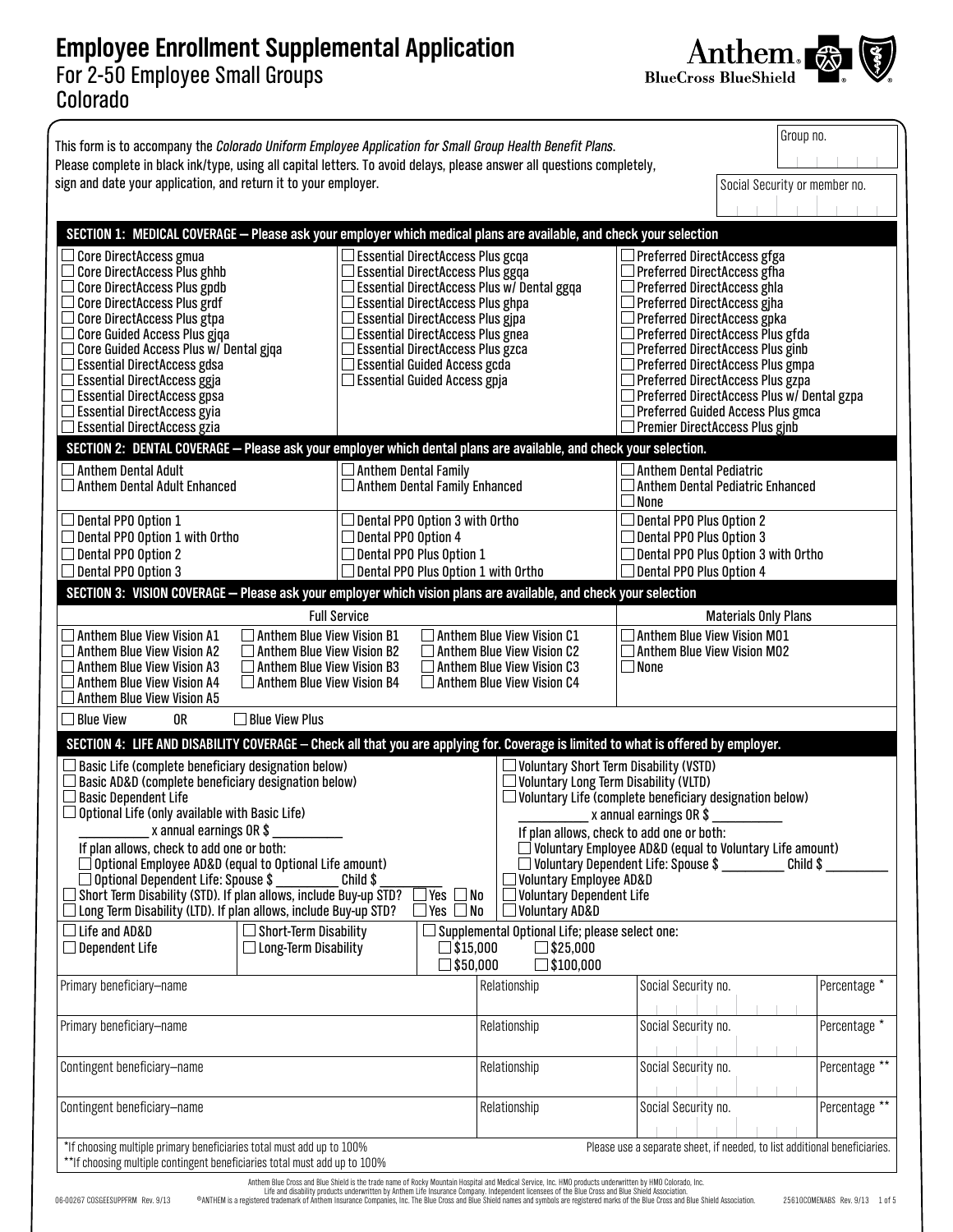| SECTION 5: EMPLOYEE INFORMATION - Must be completed by employee                                                                                                                                                                                                                                                                                                                                                                                                                                                                                                       |                                                                                                                                                                                                                                          |               |                   |                                                                                                                                       |                                                                                                                                                               |                                                                                                                                                                    |      |                     |  |  |
|-----------------------------------------------------------------------------------------------------------------------------------------------------------------------------------------------------------------------------------------------------------------------------------------------------------------------------------------------------------------------------------------------------------------------------------------------------------------------------------------------------------------------------------------------------------------------|------------------------------------------------------------------------------------------------------------------------------------------------------------------------------------------------------------------------------------------|---------------|-------------------|---------------------------------------------------------------------------------------------------------------------------------------|---------------------------------------------------------------------------------------------------------------------------------------------------------------|--------------------------------------------------------------------------------------------------------------------------------------------------------------------|------|---------------------|--|--|
| Reason for completing application:                                                                                                                                                                                                                                                                                                                                                                                                                                                                                                                                    |                                                                                                                                                                                                                                          |               |                   |                                                                                                                                       |                                                                                                                                                               |                                                                                                                                                                    |      |                     |  |  |
| $\Box$ New enrollment $\Box$ Changing coverage $\Box$ Changing PCP $\Box$ Changing beneficiary $\Box$ Changing personal information $\Box$ Terminating coverage<br>Effective date <b>contracts</b>                                                                                                                                                                                                                                                                                                                                                                    |                                                                                                                                                                                                                                          |               |                   |                                                                                                                                       |                                                                                                                                                               |                                                                                                                                                                    |      |                     |  |  |
| $\Box$ Other: qualifying event $\Box$<br>Effective date                                                                                                                                                                                                                                                                                                                                                                                                                                                                                                               |                                                                                                                                                                                                                                          |               |                   |                                                                                                                                       |                                                                                                                                                               |                                                                                                                                                                    |      |                     |  |  |
| Last name                                                                                                                                                                                                                                                                                                                                                                                                                                                                                                                                                             |                                                                                                                                                                                                                                          |               |                   | First name                                                                                                                            |                                                                                                                                                               |                                                                                                                                                                    | M.I. | Social Security no. |  |  |
| Email address                                                                                                                                                                                                                                                                                                                                                                                                                                                                                                                                                         |                                                                                                                                                                                                                                          |               |                   |                                                                                                                                       |                                                                                                                                                               |                                                                                                                                                                    |      |                     |  |  |
| Are you actively at work? $\Box$ Yes $\Box$ No<br>Salary (required)<br>$\Box$ Hourly $\Box$ Weekly $\Box$ Monthly<br>\$<br>$\Box$ Yearly                                                                                                                                                                                                                                                                                                                                                                                                                              |                                                                                                                                                                                                                                          |               |                   |                                                                                                                                       |                                                                                                                                                               |                                                                                                                                                                    |      |                     |  |  |
|                                                                                                                                                                                                                                                                                                                                                                                                                                                                                                                                                                       |                                                                                                                                                                                                                                          |               |                   |                                                                                                                                       |                                                                                                                                                               | SECTION 6: DECLINING COVERAGE - Complete this section only if you want to decline coverage(s) for yourself and/or any eligible dependent(s)                        |      |                     |  |  |
| <b>Declined for:</b><br><b>Type of Coverage:</b>                                                                                                                                                                                                                                                                                                                                                                                                                                                                                                                      |                                                                                                                                                                                                                                          |               |                   | Please write in "A", "B", "C", etc. per the list below to identify reason for declining<br>(proof of other coverage may be required). |                                                                                                                                                               |                                                                                                                                                                    |      |                     |  |  |
| Dental plan                                                                                                                                                                                                                                                                                                                                                                                                                                                                                                                                                           | $\sqcup$ Self                                                                                                                                                                                                                            | $\Box$ Spouse | $\Box$ Child(ren) |                                                                                                                                       | A. Covered by another group plan; carrier and ID are:                                                                                                         |                                                                                                                                                                    |      |                     |  |  |
| Vision plan                                                                                                                                                                                                                                                                                                                                                                                                                                                                                                                                                           | $\sqcup$ Self $\,$                                                                                                                                                                                                                       | $\Box$ Spouse | $\Box$ Child(ren) |                                                                                                                                       | B. Covered by individual policy; carrier and ID are:<br>C. Covered by military service insurance<br>D. Have no other insurance coverage and am not interested |                                                                                                                                                                    |      |                     |  |  |
| Life                                                                                                                                                                                                                                                                                                                                                                                                                                                                                                                                                                  | $\Box$ Self $\Box$ Spouse                                                                                                                                                                                                                |               | $\Box$ Child(ren) |                                                                                                                                       |                                                                                                                                                               |                                                                                                                                                                    |      |                     |  |  |
| Disability                                                                                                                                                                                                                                                                                                                                                                                                                                                                                                                                                            | $\Box$ Self                                                                                                                                                                                                                              | $\Box$ Spouse | $\Box$ Child(ren) |                                                                                                                                       | E. I and/or my dependent(s) have coverage under a state child health insurance<br>program or state Medicaid plan                                              |                                                                                                                                                                    |      |                     |  |  |
| If declining for specific child, please include child's name: Dental __                                                                                                                                                                                                                                                                                                                                                                                                                                                                                               |                                                                                                                                                                                                                                          |               |                   |                                                                                                                                       |                                                                                                                                                               | Vision                                                                                                                                                             |      |                     |  |  |
| <b>I UNDERSTAND THAT:</b>                                                                                                                                                                                                                                                                                                                                                                                                                                                                                                                                             |                                                                                                                                                                                                                                          |               |                   |                                                                                                                                       |                                                                                                                                                               |                                                                                                                                                                    |      |                     |  |  |
|                                                                                                                                                                                                                                                                                                                                                                                                                                                                                                                                                                       | • If I previously declined coverage for myself and/or my dependents, I and/or my dependents (an individual) may enroll during a Special Enrollment period,<br>as defined by law, if any of the following qualifying events has occurred: |               |                   |                                                                                                                                       |                                                                                                                                                               |                                                                                                                                                                    |      |                     |  |  |
| An individual loses coverage under a health benefit plan due to the death of a covered employee; the termination or reduction in number of hours of the<br>covered employee's employment; or the covered employee becoming eligible for benefits under Title XVIII of the Federal "Social Security Act,"<br>as amended;                                                                                                                                                                                                                                               |                                                                                                                                                                                                                                          |               |                   |                                                                                                                                       |                                                                                                                                                               |                                                                                                                                                                    |      |                     |  |  |
| An individual loses coverage under a health benefit plan due to the divorce or legal separation of the covered employee from the covered employee's<br>spouse or partner in a civil union;                                                                                                                                                                                                                                                                                                                                                                            |                                                                                                                                                                                                                                          |               |                   |                                                                                                                                       |                                                                                                                                                               |                                                                                                                                                                    |      |                     |  |  |
| An individual becomes a dependent or a covered person through marriage, civil union, birth, adoption, or placement for adoption, by entering into a<br>designated beneficiary agreement pursuant to Article 22 of Title 15, C.R.S., or pursuant to a court or administrative order mandating that the individual<br>be covered;                                                                                                                                                                                                                                       |                                                                                                                                                                                                                                          |               |                   |                                                                                                                                       |                                                                                                                                                               |                                                                                                                                                                    |      |                     |  |  |
| An individual loses other creditable coverage due to the termination of his or her employment or eligibility for the coverage; reduction in number of<br>hours or employment; involuntary termination of coverage; or reduction or elimination of his or her employer's contributions toward the coverage;                                                                                                                                                                                                                                                            |                                                                                                                                                                                                                                          |               |                   |                                                                                                                                       |                                                                                                                                                               |                                                                                                                                                                    |      |                     |  |  |
| An individual loses eligibility under the "Colorado Medical Assistance Act,' Articles 4 to 6 of Title 25.5, C.R.S., or the Children's Basic Health Plan,<br>Article 8 of Title 25.5, C.R.S.; or                                                                                                                                                                                                                                                                                                                                                                       |                                                                                                                                                                                                                                          |               |                   |                                                                                                                                       |                                                                                                                                                               |                                                                                                                                                                    |      |                     |  |  |
| Any other event or circumstance occurs as set form in rules of the Commissioner defining qualifying events.<br>-                                                                                                                                                                                                                                                                                                                                                                                                                                                      |                                                                                                                                                                                                                                          |               |                   |                                                                                                                                       |                                                                                                                                                               |                                                                                                                                                                    |      |                     |  |  |
| • I may be required to submit additional information upon request:                                                                                                                                                                                                                                                                                                                                                                                                                                                                                                    |                                                                                                                                                                                                                                          |               |                   |                                                                                                                                       |                                                                                                                                                               |                                                                                                                                                                    |      |                     |  |  |
| of insurability.                                                                                                                                                                                                                                                                                                                                                                                                                                                                                                                                                      |                                                                                                                                                                                                                                          |               |                   |                                                                                                                                       |                                                                                                                                                               | o If I decline life and/or disability coverage for any reason, my dependents and I may enroll in the future as late entrants only if we provide satisfactory proof |      |                     |  |  |
| I hereby certify that I have been given the opportunity to apply for the available group life benefits offered by my employer, the benefits have been explained<br>to me, and I and/or my dependent(s) decline to participate. Neither I nor my dependent(s) were induced or pressured by my employer, agent, or life carrier,<br>into declining this coverage, but elected of my (our) own accord to decline coverage. I understand that if I wish to apply for such coverage in the future, I may<br>be required to provide evidence of insurability at my expense. |                                                                                                                                                                                                                                          |               |                   |                                                                                                                                       |                                                                                                                                                               |                                                                                                                                                                    |      |                     |  |  |
| Employee signature<br>X                                                                                                                                                                                                                                                                                                                                                                                                                                                                                                                                               |                                                                                                                                                                                                                                          |               |                   |                                                                                                                                       |                                                                                                                                                               |                                                                                                                                                                    |      | Date                |  |  |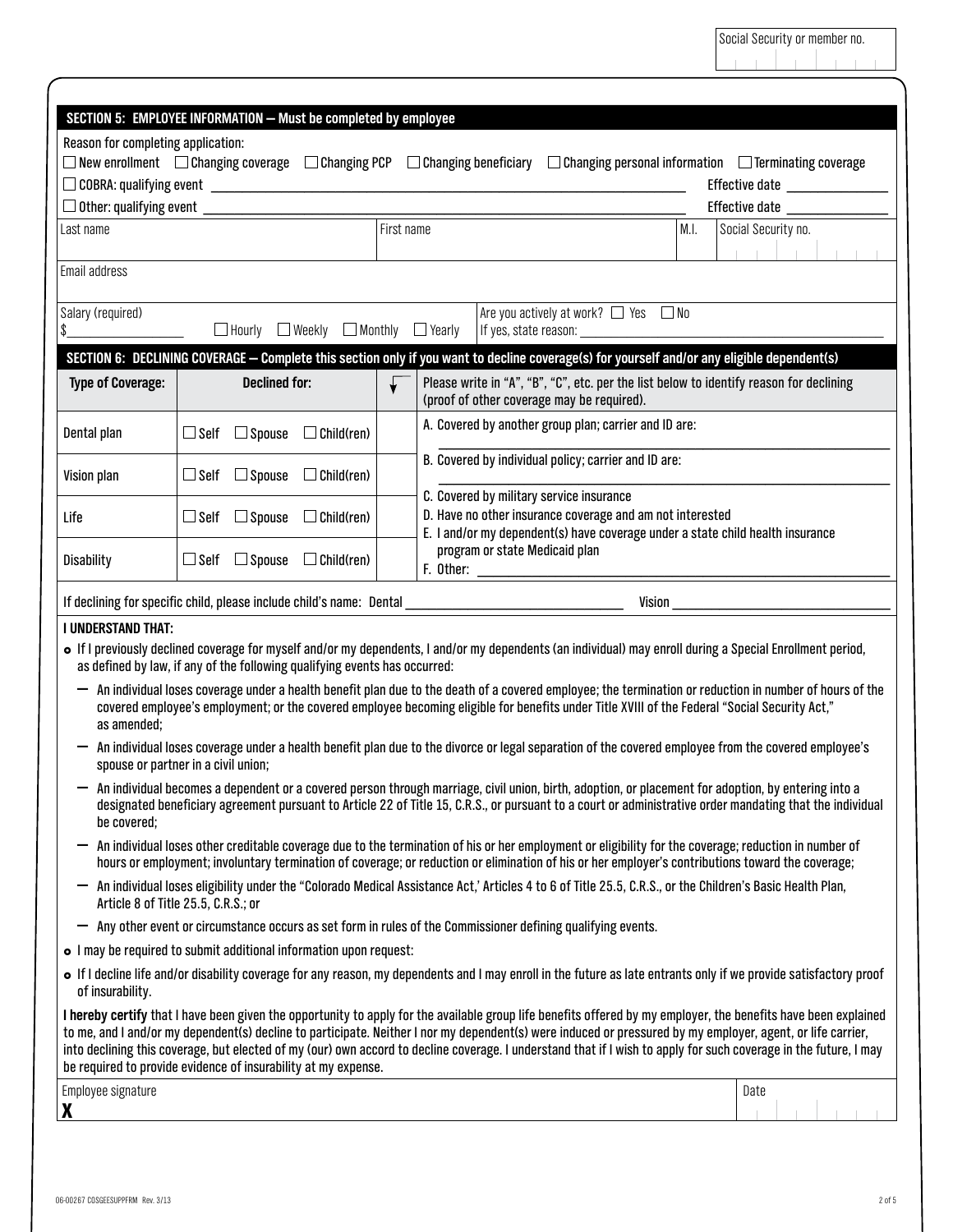| Social Security or member no. |  |  |  |  |  |  |  |  |  |
|-------------------------------|--|--|--|--|--|--|--|--|--|
|                               |  |  |  |  |  |  |  |  |  |

| SECTION 7: COMMON-LAW AFFIDAVIT - Signatures required                                                                                                                                                                                                                                                                                                                                                                                                   |                  |                 |  |  |  |  |  |  |
|---------------------------------------------------------------------------------------------------------------------------------------------------------------------------------------------------------------------------------------------------------------------------------------------------------------------------------------------------------------------------------------------------------------------------------------------------------|------------------|-----------------|--|--|--|--|--|--|
| We the undersigned, being of lawful age, attest to the following facts:                                                                                                                                                                                                                                                                                                                                                                                 |                  |                 |  |  |  |  |  |  |
| • We have lived together continuously, in Colorado, as husband and wife from                                                                                                                                                                                                                                                                                                                                                                            |                  | to the present. |  |  |  |  |  |  |
| o We are free to contract a valid ceremonial marriage, i.e., are not already married to someone else.                                                                                                                                                                                                                                                                                                                                                   |                  |                 |  |  |  |  |  |  |
| • We hold ourselves as husband and wife, consent to the marriage, cohabit and have the reputation in the community as being husband and wife.                                                                                                                                                                                                                                                                                                           |                  |                 |  |  |  |  |  |  |
| • We understand that a common-law marriage, in the state of Colorado, is valid for all purposes, the same as a ceremonial marriage, and can only be<br>terminated by death or divorce.                                                                                                                                                                                                                                                                  |                  |                 |  |  |  |  |  |  |
| Employee signature                                                                                                                                                                                                                                                                                                                                                                                                                                      | Spouse signature |                 |  |  |  |  |  |  |
| X                                                                                                                                                                                                                                                                                                                                                                                                                                                       |                  |                 |  |  |  |  |  |  |
| SECTION 8: DOMESTIC PARTNER AFFIDAVIT - Signatures required                                                                                                                                                                                                                                                                                                                                                                                             |                  |                 |  |  |  |  |  |  |
| We depose and attest to the following:                                                                                                                                                                                                                                                                                                                                                                                                                  |                  |                 |  |  |  |  |  |  |
| 1. We are both at least 18 years of age, and we are mentally competent to contract;                                                                                                                                                                                                                                                                                                                                                                     |                  |                 |  |  |  |  |  |  |
| 2. Neither of us is legally married to another person, nor is either of us a member of another domestic partnership;                                                                                                                                                                                                                                                                                                                                    |                  |                 |  |  |  |  |  |  |
| 3. We are sole Domestic Partners and have been sole Domestic Partners for at least 12 months preceding the date of this Affidavit. We have been sole<br>Domestic Partners living together continuously since ___________________________(month/day/year), and we intend to remain sole Domestic Partners<br>indefinitely;                                                                                                                               |                  |                 |  |  |  |  |  |  |
| 4. Neither related by blood closer than permitted by state law or marriage;                                                                                                                                                                                                                                                                                                                                                                             |                  |                 |  |  |  |  |  |  |
| 5. We are jointly responsible for each other's common welfare as evidenced through, for example, a joint deed, joint mortgage, joint lease, joint credit card,<br>joint bank account, designation of Domestic Partner as beneficiary for a life insurance or retirement contract, designation of Domestic Partner as primary<br>beneficiary in the Employee's will, and/or powers of attorney authorizing each of us to act on behalf of the other; and |                  |                 |  |  |  |  |  |  |
| 6. We understand that a Domestic Partner enrolled as a dependent ceases to be an eligible member on the first day of the month following the termination<br>of such domestic partnership and that the Employee is required to submit an Enrollment Application/Change Form within 31 days of the termination of the<br>domestic partnership or within the time specified in the Employee's certificate.                                                 |                  |                 |  |  |  |  |  |  |
| Employee signature                                                                                                                                                                                                                                                                                                                                                                                                                                      | Spouse signature | Date            |  |  |  |  |  |  |
| X                                                                                                                                                                                                                                                                                                                                                                                                                                                       | X                |                 |  |  |  |  |  |  |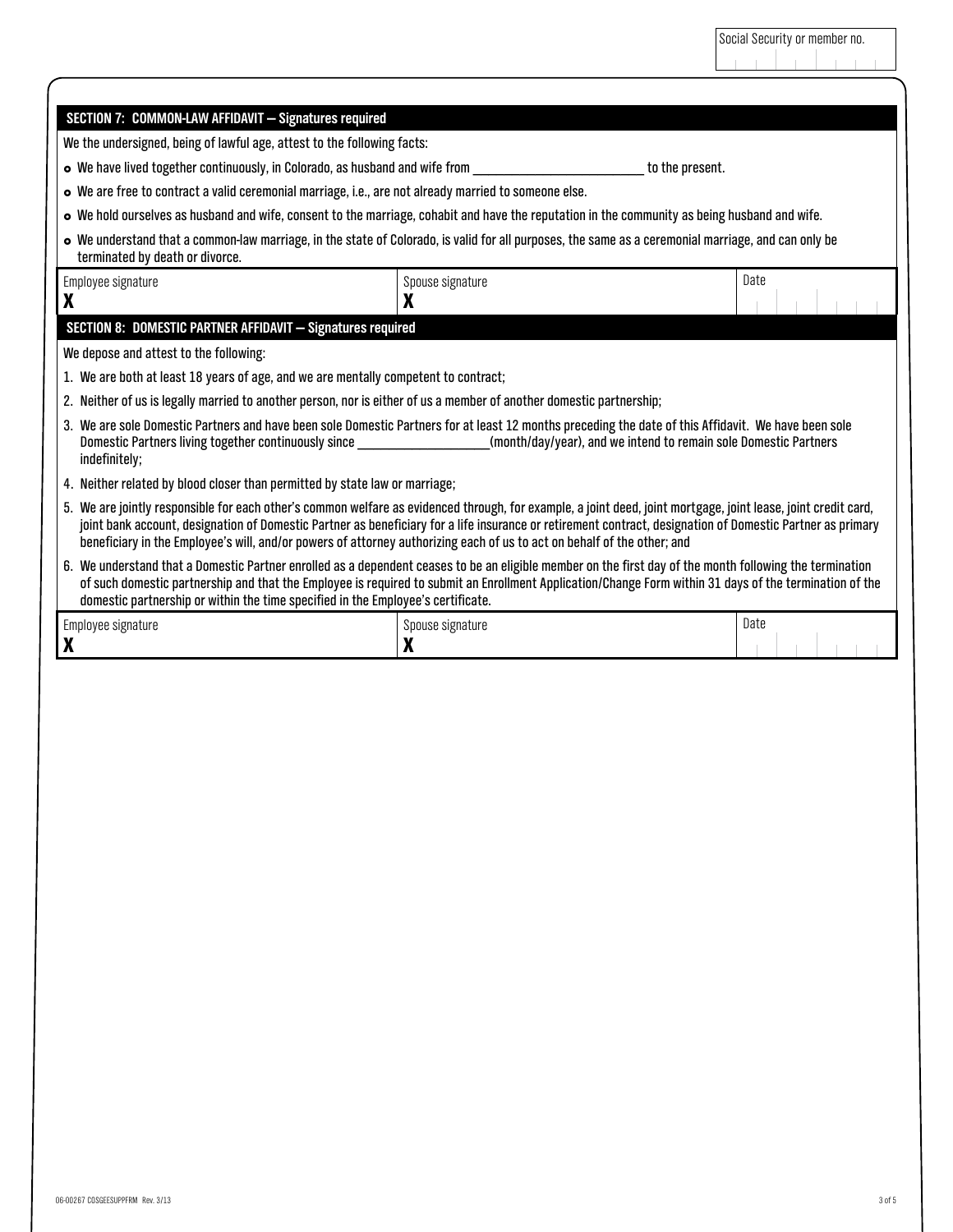|                                                                                                                                                                                                                                                                                                                                                                                                                                                                                                                                                                                                                                                                                                                                                                                                                                                                                                                                                                                                                                                                                                                                                                                                                                                                                                                                                                                                                                                                                                                                                                                                                                                                 | SECTION 9: MEDICAL AND ACTIVITIES INFORMATION - For Life and/or Disability coverage                                                                                                                                                                                                                                                                                                                                                                                                                          |                              |                                                                                                                                                                                                                                                                                        |  |                      |                                                                                                                                                                                                                                                                                                                                                                              |                                              |                                              |  |  |
|-----------------------------------------------------------------------------------------------------------------------------------------------------------------------------------------------------------------------------------------------------------------------------------------------------------------------------------------------------------------------------------------------------------------------------------------------------------------------------------------------------------------------------------------------------------------------------------------------------------------------------------------------------------------------------------------------------------------------------------------------------------------------------------------------------------------------------------------------------------------------------------------------------------------------------------------------------------------------------------------------------------------------------------------------------------------------------------------------------------------------------------------------------------------------------------------------------------------------------------------------------------------------------------------------------------------------------------------------------------------------------------------------------------------------------------------------------------------------------------------------------------------------------------------------------------------------------------------------------------------------------------------------------------------|--------------------------------------------------------------------------------------------------------------------------------------------------------------------------------------------------------------------------------------------------------------------------------------------------------------------------------------------------------------------------------------------------------------------------------------------------------------------------------------------------------------|------------------------------|----------------------------------------------------------------------------------------------------------------------------------------------------------------------------------------------------------------------------------------------------------------------------------------|--|----------------------|------------------------------------------------------------------------------------------------------------------------------------------------------------------------------------------------------------------------------------------------------------------------------------------------------------------------------------------------------------------------------|----------------------------------------------|----------------------------------------------|--|--|
|                                                                                                                                                                                                                                                                                                                                                                                                                                                                                                                                                                                                                                                                                                                                                                                                                                                                                                                                                                                                                                                                                                                                                                                                                                                                                                                                                                                                                                                                                                                                                                                                                                                                 | COMPLETE THE FOLLOWING MEDICAL QUESTIONS FOR ALL PERSONS TO BE COVERED: For the purpose of the following medical questions, the term "medical or<br>social practitioner" includes but is not limited to: a doctor, nurse, psychologist, psychiatrist, social worker, chiropractor, podiatrist, therapist, pathologist,<br>dentist, optometrist, osteopath, Christian Science practitioner, or any person who is authorized to provide advice under an alcohol or substance abuse, or<br>weight loss program. |                              |                                                                                                                                                                                                                                                                                        |  |                      |                                                                                                                                                                                                                                                                                                                                                                              |                                              |                                              |  |  |
|                                                                                                                                                                                                                                                                                                                                                                                                                                                                                                                                                                                                                                                                                                                                                                                                                                                                                                                                                                                                                                                                                                                                                                                                                                                                                                                                                                                                                                                                                                                                                                                                                                                                 | $\Box$ Yes $\Box$ No<br>1. Are you or any of your dependents currently pregnant?<br>2. Have you or any of your dependents smoked or used<br>$\Box$ Yes $\Box$ No<br>tobacco in the past 5 years?                                                                                                                                                                                                                                                                                                             |                              |                                                                                                                                                                                                                                                                                        |  |                      | 4. Have you or any of your dependents ever been diagnosed by,<br>or received treatment from, a member of the medical<br>profession for Acquired Immune Deficiency Syndrome (AIDS)<br>or AIDS-Related Complex (ARC), or tested positive for<br>$\Box$ Yes $\Box$ No<br>antibodies to the Human Immune Deficiency virus?<br>5. In the past three years have you or any of your |                                              |                                              |  |  |
|                                                                                                                                                                                                                                                                                                                                                                                                                                                                                                                                                                                                                                                                                                                                                                                                                                                                                                                                                                                                                                                                                                                                                                                                                                                                                                                                                                                                                                                                                                                                                                                                                                                                 |                                                                                                                                                                                                                                                                                                                                                                                                                                                                                                              |                              |                                                                                                                                                                                                                                                                                        |  |                      | dependents been prescribed medication?<br>6. In the past 10 years have you or any of your dependents<br>had an inpatient admission and/or outpatient surgery?                                                                                                                                                                                                                |                                              | $\Box$ Yes $\Box$ No<br>$\Box$ Yes $\Box$ No |  |  |
|                                                                                                                                                                                                                                                                                                                                                                                                                                                                                                                                                                                                                                                                                                                                                                                                                                                                                                                                                                                                                                                                                                                                                                                                                                                                                                                                                                                                                                                                                                                                                                                                                                                                 | 2. In the past 10 years, have you or any of your dependents ever:<br>a. Had high blood pressure or high cholesterol?<br>If yes, please indicate person and last three readings<br>in details below:                                                                                                                                                                                                                                                                                                          |                              | 7. During the past three years, have you or any of your<br>dependents sought medical treatment, or been advised<br>by a medical or social practitioner to seek treatment for<br>any condition not indicated by your answers to the<br>$\Box$ Yes $\Box$ No<br>preceding six questions? |  |                      |                                                                                                                                                                                                                                                                                                                                                                              |                                              |                                              |  |  |
| 8. Have you or any of your dependents ever been rated<br>b. Had heart disease, cancer, diabetes, arthritis, or asthma? $\Box$ Yes $\Box$ No<br>or declined for, or been refused reinstatement<br>c. Had counseling by a medical or social practitioner<br>or renewal of, life or health insurance?<br>$\Box$ Yes $\Box$ No<br>for an emotional, mental or nervous condition?<br>9. In the past three years, have you or any of your<br>d. Been treated for substance abuse or alcohol<br>dependents been engaged in or contemplate during<br>or chemical dependency, or been convicted<br>the next 12 months being engaged in sports or hobbies<br>$\Box$ Yes $\Box$ No<br>for driving while intoxicated?<br>such as aviation, scuba diving, sky diving, racing,<br>or similar activities?                                                                                                                                                                                                                                                                                                                                                                                                                                                                                                                                                                                                                                                                                                                                                                                                                                                                      |                                                                                                                                                                                                                                                                                                                                                                                                                                                                                                              |                              |                                                                                                                                                                                                                                                                                        |  |                      |                                                                                                                                                                                                                                                                                                                                                                              | $\Box$ Yes $\Box$ No<br>$\Box$ Yes $\Box$ No |                                              |  |  |
|                                                                                                                                                                                                                                                                                                                                                                                                                                                                                                                                                                                                                                                                                                                                                                                                                                                                                                                                                                                                                                                                                                                                                                                                                                                                                                                                                                                                                                                                                                                                                                                                                                                                 | IMPORTANT NOTICE: No person, including an employee or agent of Anthem Life has the authority to change or omit any of these medical questions.                                                                                                                                                                                                                                                                                                                                                               |                              |                                                                                                                                                                                                                                                                                        |  |                      |                                                                                                                                                                                                                                                                                                                                                                              |                                              |                                              |  |  |
|                                                                                                                                                                                                                                                                                                                                                                                                                                                                                                                                                                                                                                                                                                                                                                                                                                                                                                                                                                                                                                                                                                                                                                                                                                                                                                                                                                                                                                                                                                                                                                                                                                                                 | Explain any "Yes" in the space below. If additional space is necessary, attach a separate page including your signature and date.                                                                                                                                                                                                                                                                                                                                                                            |                              |                                                                                                                                                                                                                                                                                        |  |                      |                                                                                                                                                                                                                                                                                                                                                                              |                                              |                                              |  |  |
| Question<br>No.                                                                                                                                                                                                                                                                                                                                                                                                                                                                                                                                                                                                                                                                                                                                                                                                                                                                                                                                                                                                                                                                                                                                                                                                                                                                                                                                                                                                                                                                                                                                                                                                                                                 | Name of individual                                                                                                                                                                                                                                                                                                                                                                                                                                                                                           | Name of illness<br>or injury | Date of<br>treatment                                                                                                                                                                                                                                                                   |  | Remaining<br>effects | <b>Medication</b><br>and dosage                                                                                                                                                                                                                                                                                                                                              |                                              | Name and address<br>of Physician/hospital    |  |  |
|                                                                                                                                                                                                                                                                                                                                                                                                                                                                                                                                                                                                                                                                                                                                                                                                                                                                                                                                                                                                                                                                                                                                                                                                                                                                                                                                                                                                                                                                                                                                                                                                                                                                 |                                                                                                                                                                                                                                                                                                                                                                                                                                                                                                              |                              |                                                                                                                                                                                                                                                                                        |  |                      |                                                                                                                                                                                                                                                                                                                                                                              |                                              |                                              |  |  |
|                                                                                                                                                                                                                                                                                                                                                                                                                                                                                                                                                                                                                                                                                                                                                                                                                                                                                                                                                                                                                                                                                                                                                                                                                                                                                                                                                                                                                                                                                                                                                                                                                                                                 |                                                                                                                                                                                                                                                                                                                                                                                                                                                                                                              |                              |                                                                                                                                                                                                                                                                                        |  |                      |                                                                                                                                                                                                                                                                                                                                                                              |                                              |                                              |  |  |
|                                                                                                                                                                                                                                                                                                                                                                                                                                                                                                                                                                                                                                                                                                                                                                                                                                                                                                                                                                                                                                                                                                                                                                                                                                                                                                                                                                                                                                                                                                                                                                                                                                                                 |                                                                                                                                                                                                                                                                                                                                                                                                                                                                                                              |                              |                                                                                                                                                                                                                                                                                        |  |                      |                                                                                                                                                                                                                                                                                                                                                                              |                                              |                                              |  |  |
| SECTION 10: NOTICE OF EXCHANGE OF INFORMATION - For Life and/or Disability coverage<br>To proposed Insured and other persons proposed to be Insured, if any – information regarding your insurability will be treated as confidential. We or our<br>reinsurer(s) may, however, make a brief report on this information to MIB, Inc., a non-profit membership organization of insurance companies that operates<br>an information exchange on behalf of its members. If you apply to another MIB member company for life or health insurance coverage, or a claim for benefits<br>is submitted to such a company, MIB may, upon request, supply such company with the information in its file. Upon receipt of a request from you, MIB will<br>arrange disclosure of any information it may have in your file. If you question the accuracy of this information in MIB's file, you may contact MIB and seek a<br>correction in accordance with the procedures set forth in the Federal Fair Credit Reporting Act. The address of MIB's information office is: 50 Braintree Hill<br>Park, Suite 400, Braintree, Massachusetts 02184-8734; and telephone number is 866-692-6901.<br>I understand that the coverage I am applying for is subject to eligibility requirements. I acknowledge that I have read all sections of this application,<br>including the information on the back pages, and certify that I agree to all matters covered herein. I also acknowledge that all information provided on<br>this application is complete and accurate to the best of my knowledge. I understand and agree that this application shall become part of the contract |                                                                                                                                                                                                                                                                                                                                                                                                                                                                                                              |                              |                                                                                                                                                                                                                                                                                        |  |                      |                                                                                                                                                                                                                                                                                                                                                                              |                                              |                                              |  |  |
|                                                                                                                                                                                                                                                                                                                                                                                                                                                                                                                                                                                                                                                                                                                                                                                                                                                                                                                                                                                                                                                                                                                                                                                                                                                                                                                                                                                                                                                                                                                                                                                                                                                                 | between Anthem Blue Cross and Blue Shield, Anthem Life and/or HMO Colorado and me.                                                                                                                                                                                                                                                                                                                                                                                                                           |                              |                                                                                                                                                                                                                                                                                        |  |                      |                                                                                                                                                                                                                                                                                                                                                                              |                                              |                                              |  |  |
| Employee signature                                                                                                                                                                                                                                                                                                                                                                                                                                                                                                                                                                                                                                                                                                                                                                                                                                                                                                                                                                                                                                                                                                                                                                                                                                                                                                                                                                                                                                                                                                                                                                                                                                              |                                                                                                                                                                                                                                                                                                                                                                                                                                                                                                              | Date                         |                                                                                                                                                                                                                                                                                        |  | Spouse signature     |                                                                                                                                                                                                                                                                                                                                                                              | Date                                         |                                              |  |  |